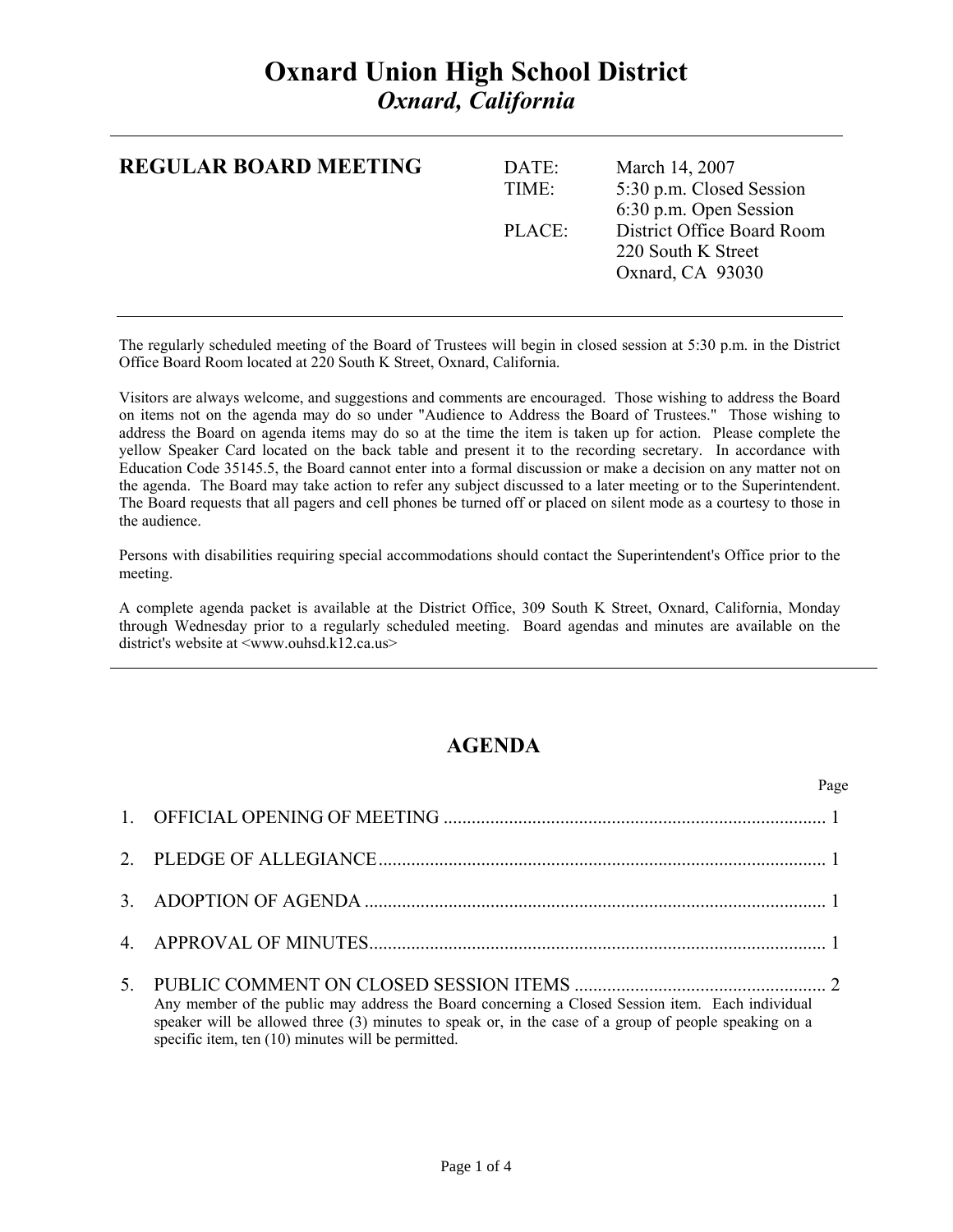Board Meeting Agenda March 14, 2007

|     |                                                                                                                                                                                                                                                                                                                                                                                                                                                                                                                                                                                                                     |                                                                                                                                                                                                                                                                                                                | Page |
|-----|---------------------------------------------------------------------------------------------------------------------------------------------------------------------------------------------------------------------------------------------------------------------------------------------------------------------------------------------------------------------------------------------------------------------------------------------------------------------------------------------------------------------------------------------------------------------------------------------------------------------|----------------------------------------------------------------------------------------------------------------------------------------------------------------------------------------------------------------------------------------------------------------------------------------------------------------|------|
| 6.  |                                                                                                                                                                                                                                                                                                                                                                                                                                                                                                                                                                                                                     |                                                                                                                                                                                                                                                                                                                |      |
|     |                                                                                                                                                                                                                                                                                                                                                                                                                                                                                                                                                                                                                     | During this time, the Board may adjourn to Closed Session to discus confidential material relating to<br>the items listed below.                                                                                                                                                                               |      |
|     | A.<br><b>B.</b>                                                                                                                                                                                                                                                                                                                                                                                                                                                                                                                                                                                                     | Student Personnel [Education Code §35146, 48912, 48919]<br>Conference with Legal Counsel – Pending Litigation [Government Code §54956.9]<br>$\triangleright$ Unification Update                                                                                                                                |      |
|     | $C$ .                                                                                                                                                                                                                                                                                                                                                                                                                                                                                                                                                                                                               | Conference with Agency Labor Negotiator [Government Code §54957.6]<br>> Oxnard Federation of Teachers (OFT) Certificated Unit<br>$\triangleright$ California School Employees Association (CSEA) – Campus Supervisor<br>Unit                                                                                   |      |
| 7.  |                                                                                                                                                                                                                                                                                                                                                                                                                                                                                                                                                                                                                     |                                                                                                                                                                                                                                                                                                                |      |
| 8.  | Those persons wishing to address the Board may do so at this time by completing a yellow Speaker<br>Card, located on the back table, and presenting it to the recording secretary. Please address your<br>comments to the Board President. Individual presentations are limited to three (3) minutes each, or in<br>the case of a group of people speaking on a specific items, ten (10) minutes will be permitted. Please<br>refer to the complete text of Oxnard Union High School District Board Policy 910: Procedures for<br>Communicating with the Board of Trustees, located in the front of the Board book. |                                                                                                                                                                                                                                                                                                                |      |
| 9.  |                                                                                                                                                                                                                                                                                                                                                                                                                                                                                                                                                                                                                     |                                                                                                                                                                                                                                                                                                                |      |
|     | A.                                                                                                                                                                                                                                                                                                                                                                                                                                                                                                                                                                                                                  | $\triangleright$ Adolfo Camarillo High School                                                                                                                                                                                                                                                                  |      |
|     | <b>B.</b>                                                                                                                                                                                                                                                                                                                                                                                                                                                                                                                                                                                                           | Recipients of the California Association of Directors of Activities/California<br>Association of Student Leaders, Outstanding Student Activities Program Award,<br>for the 2006-07 School Year<br>$\triangleright$ Michael Castañon, Activities Director<br>$\triangleright$ Latika Castillo, A.S.B. President |      |
|     | C.                                                                                                                                                                                                                                                                                                                                                                                                                                                                                                                                                                                                                  |                                                                                                                                                                                                                                                                                                                |      |
|     | D.                                                                                                                                                                                                                                                                                                                                                                                                                                                                                                                                                                                                                  |                                                                                                                                                                                                                                                                                                                |      |
|     | Е.                                                                                                                                                                                                                                                                                                                                                                                                                                                                                                                                                                                                                  | $\triangleright$ William Dabbs, Principal, Pacifica High School<br>$\triangleright$ John Saunders, Principal, Hueneme High School                                                                                                                                                                              |      |
|     | $F_{\cdot}$                                                                                                                                                                                                                                                                                                                                                                                                                                                                                                                                                                                                         |                                                                                                                                                                                                                                                                                                                |      |
|     | G.                                                                                                                                                                                                                                                                                                                                                                                                                                                                                                                                                                                                                  | Regular Report: Student Representative to the Board, Melissa Ramirez  3                                                                                                                                                                                                                                        |      |
| 10. |                                                                                                                                                                                                                                                                                                                                                                                                                                                                                                                                                                                                                     |                                                                                                                                                                                                                                                                                                                |      |
|     | A.                                                                                                                                                                                                                                                                                                                                                                                                                                                                                                                                                                                                                  |                                                                                                                                                                                                                                                                                                                |      |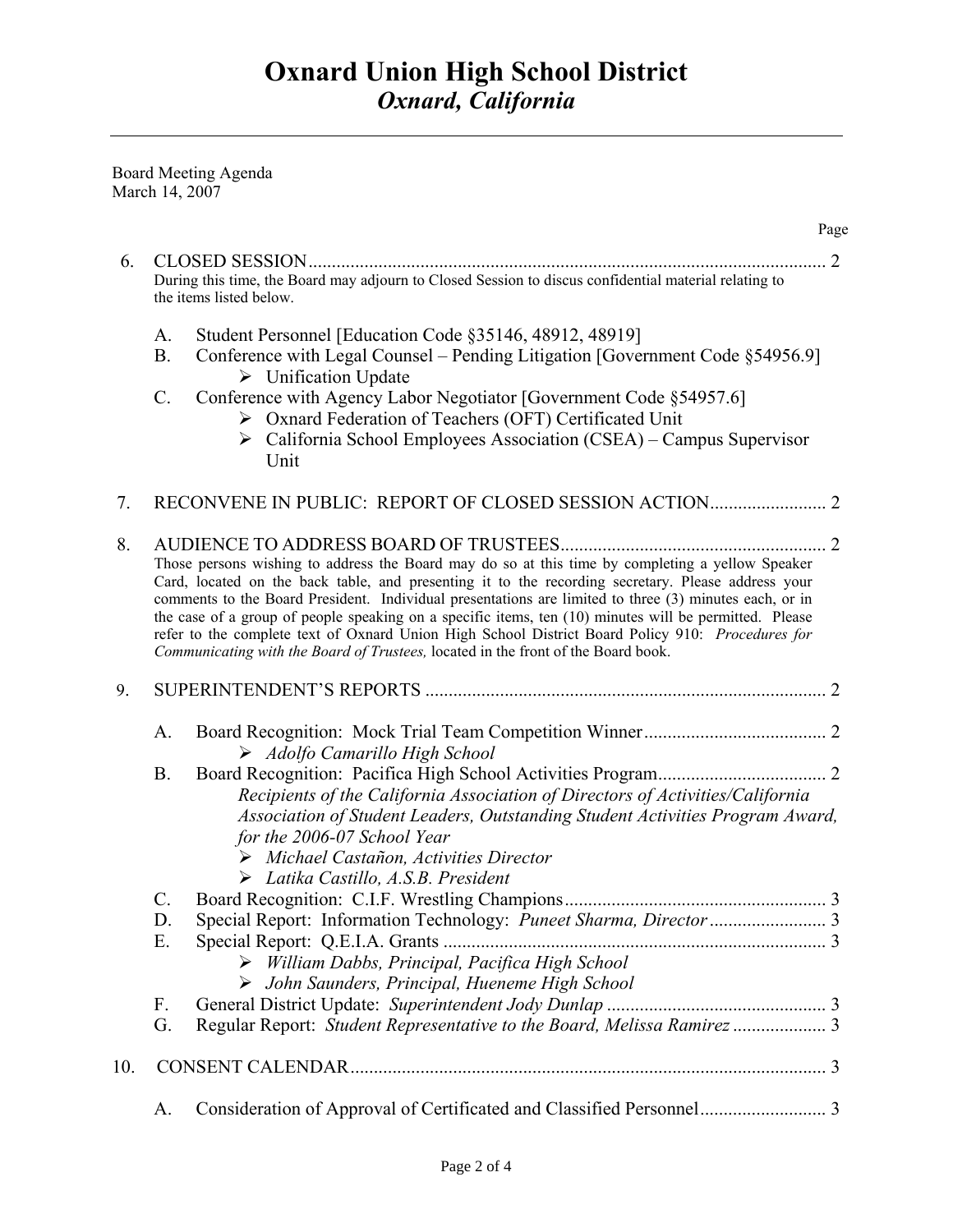Page **Page** 

Board Meeting Agenda March 14, 2007

## 10. CONSENT CALENDAR Continued

|     | <b>B.</b> |                                                                              |   |
|-----|-----------|------------------------------------------------------------------------------|---|
|     | $C$ .     | Consideration of Approval of Non-Public School Placement for Student Case    |   |
|     |           | Numbers Thirty-two through Thirty-three, 06/07, According to the             |   |
|     |           | Recommendation of the Students' IEP Team and the Director of Special         |   |
|     |           |                                                                              |   |
|     | D.        | Consideration of Approval of Student Expulsions by Voluntary Agreement of    |   |
|     |           | the School Principal, the Student, and the Students' Parent/Guardian, as per |   |
|     |           |                                                                              |   |
|     | Ε.        | Consideration of Approval of Student Expulsion by Recommendation of the      |   |
|     |           |                                                                              |   |
|     | F.        | Consideration of Approval of Fixed Asset Inventory Agreement with            |   |
|     |           |                                                                              |   |
|     | G.        | Consideration of Approval to Purchase One (1) Portable Office                |   |
|     |           |                                                                              |   |
|     | Η.        |                                                                              |   |
|     | I.        |                                                                              |   |
|     |           |                                                                              |   |
| 11. |           |                                                                              |   |
|     |           |                                                                              |   |
|     | A.        | Consideration of Adoption of Resolution No. -7-14                            |   |
|     |           |                                                                              |   |
|     | <b>B.</b> | Consideration of Adoption of Resolution No. 07-15 Proclaiming                |   |
|     |           |                                                                              |   |
|     | $C$ .     |                                                                              |   |
|     |           | Computer Graphics Art A & B<br>$\bullet$                                     |   |
|     |           | Music Appreciation A $\&$ B<br>$\bullet$                                     |   |
|     |           | World Music A & B                                                            |   |
|     | D.        |                                                                              |   |
|     |           | Hueneme High School                                                          |   |
|     |           | Pacifica High School<br>$\bullet$                                            |   |
|     | Ε.        | Consideration of Approval of Ratification of Collective Bargaining Agreement |   |
|     |           | With California School Employees Association: Campus Supervisors             |   |
|     |           | Chapter $\#260$                                                              | 7 |
|     | F.        | Consideration of Adoption of Resolution No. 07-16 Opposition to              |   |
|     |           | BHP Billiton: Cabrillo Port Liquefied Natural Gas (LNG)                      |   |
|     |           |                                                                              |   |
|     | G.        |                                                                              |   |
|     | Н.        | Consideration of Approval of Compensation Increase for Members of            |   |
|     |           |                                                                              |   |